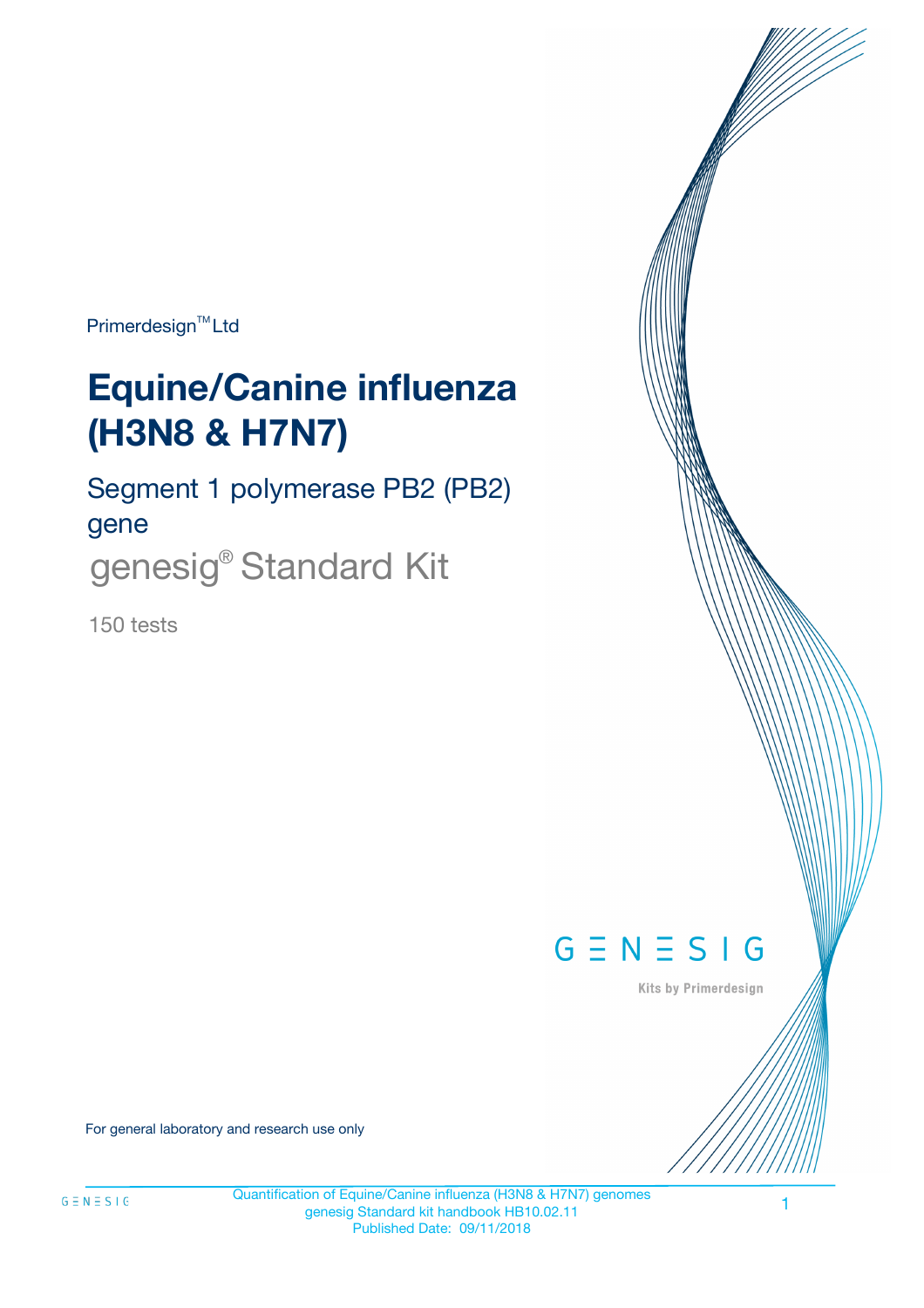# Introduction to Equine/Canine influenza (H3N8 & H7N7)

Equine influenza (horse flu) is the disease caused by strains of influenza A that are enzootic in horse species. Equine influenza occurs globally, and is caused by two main strains of virus: equine-1 (H7N7) and equine-2 (H3N8). The disease has a nearly 100% infection rate in an unvaccinated horse population with no prior exposure to the virus. While equine influenza is historically not known to affect humans, impacts of past outbreaks have been devastating due to the economic reliance on horses. The outbreak in North America in 1872 saw 1% of the approximately 7 million horses dying of the disease.

Equine influenza is caused by H7N7 and H3N8. These viruses were first isolated in 1956. They can cross the species barrier to cause an epizootic disease in humans, and recently, in dogs. The equine-1 virus affects heart muscle, while the equine-2 virus is much more severe and systemic. The disease is primarily spread between infected horses but can also survive for up to 48 hours on people's clothing and other objects such as stools and buckets. Exposure to infected waste materials (urine and manure) in stables leads to rapid spread of the disease.

The symptoms typically include a high temperature lasting for one to five days and a dry, harsh-sounding cough that may linger for several weeks. Coughing is generally worse when eating hay or hard feed. Nearly all affected horses will develop a clear, watery nasal discharge that may turn green or yellow as secondary infections develop. Other common symptoms are: swollen legs and lymph nodes under the jaw; depression; lethargy; and loss of appetite. Pneumonia may develop in the very young and very old. This may be fatal.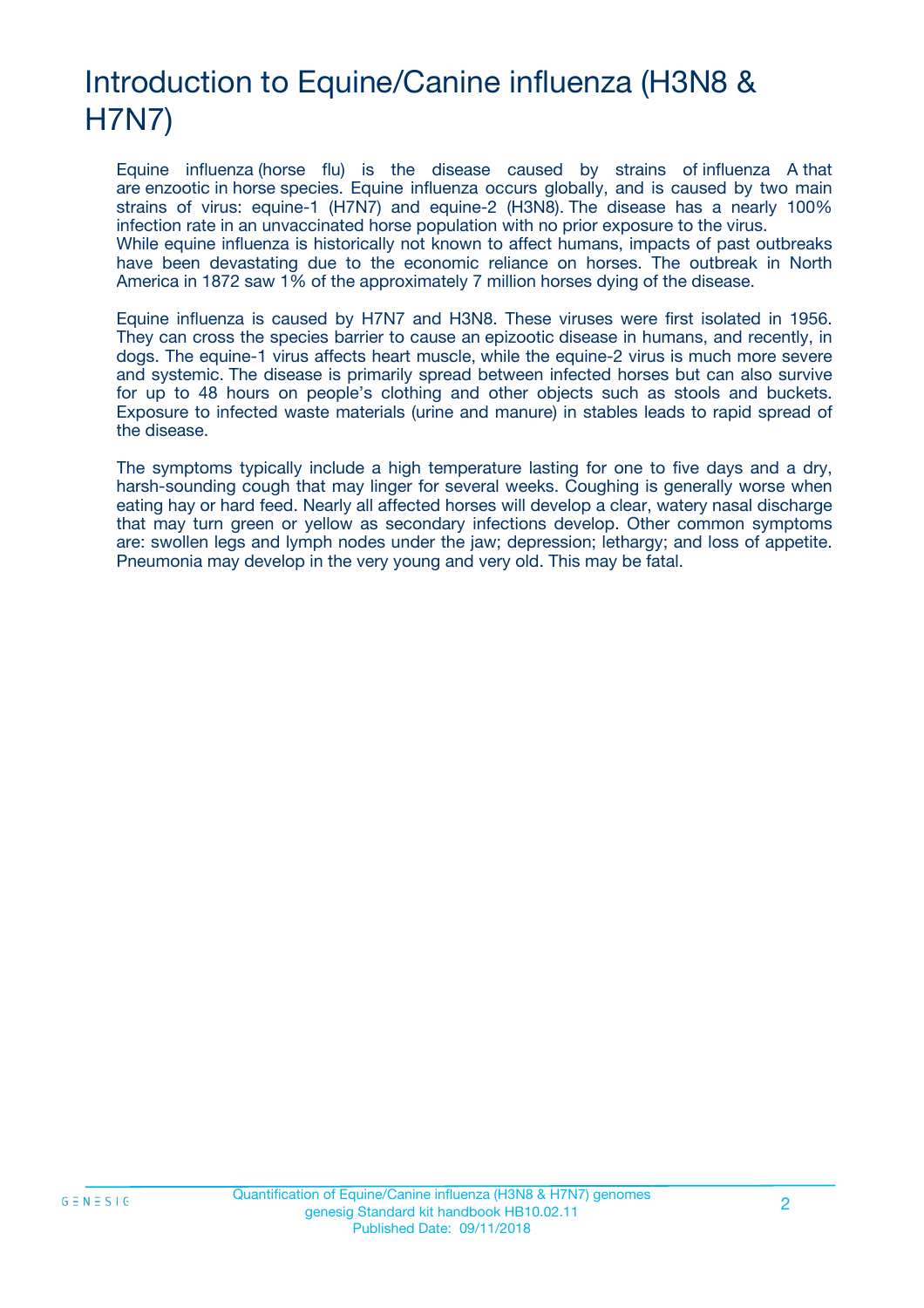# **Specificity**

The Primerdesign genesig Kit for Equine/Canine influenza (H3N8 & H7N7) (H3N8&H7N7) genomes is designed for the in vitro quantification of H3N8&H7N7 genomes. The kit is designed to have a broad detection profile. Specifically, the primers represent 100% homology with over 95% of the NCBI database reference sequences available at the time of design.

The dynamics of genetic variation means that new sequence information may become available after the initial design. Primerdesign periodically reviews the detection profiles of our kits and when required releases new versions.

If you require further information, or have a specific question about the detection profile of this kit then please send an e.mail to enquiry@primerdesign.co.uk and our bioinformatics team will answer your question.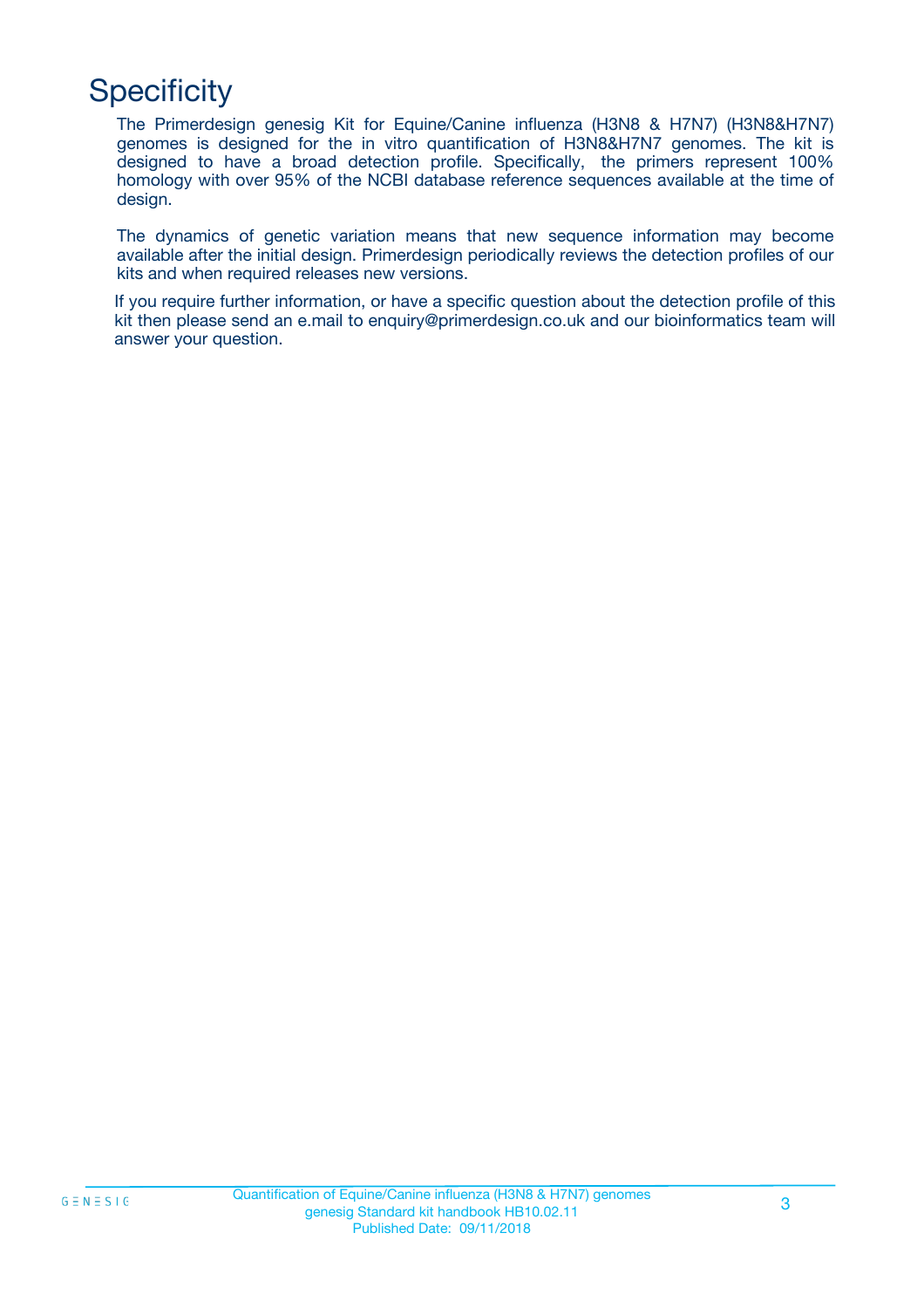# Kit contents

- **H3N8&H7N7 specific primer/probe mix (150 reactions BROWN)** FAM labelled
- **H3N8&H7N7 positive control template (for Standard curve RED)**
- **RNase/DNase free water (WHITE)** for resuspension of primer/probe mixes
- **Template preparation buffer (YELLOW)** for resuspension of positive control template and standard curve preparation

## **Reagents and equipment to be supplied by the user**

#### **Real-time PCR Instrument**

#### **Extraction kit**

This kit is recommended for use with genesig Easy DNA/RNA Extraction kit. However, it is designed to work well with all processes that yield high quality RNA and DNA with minimal PCR inhibitors.

**oasigTM lyophilised OneStep or Precision**®**PLUS OneStep 2X RT-qPCR Master Mix** Contains complete OneStep RT-qPCR master mix

**Pipettors and Tips**

**Vortex and centrifuge**

**Thin walled 1.5 ml PCR reaction tubes**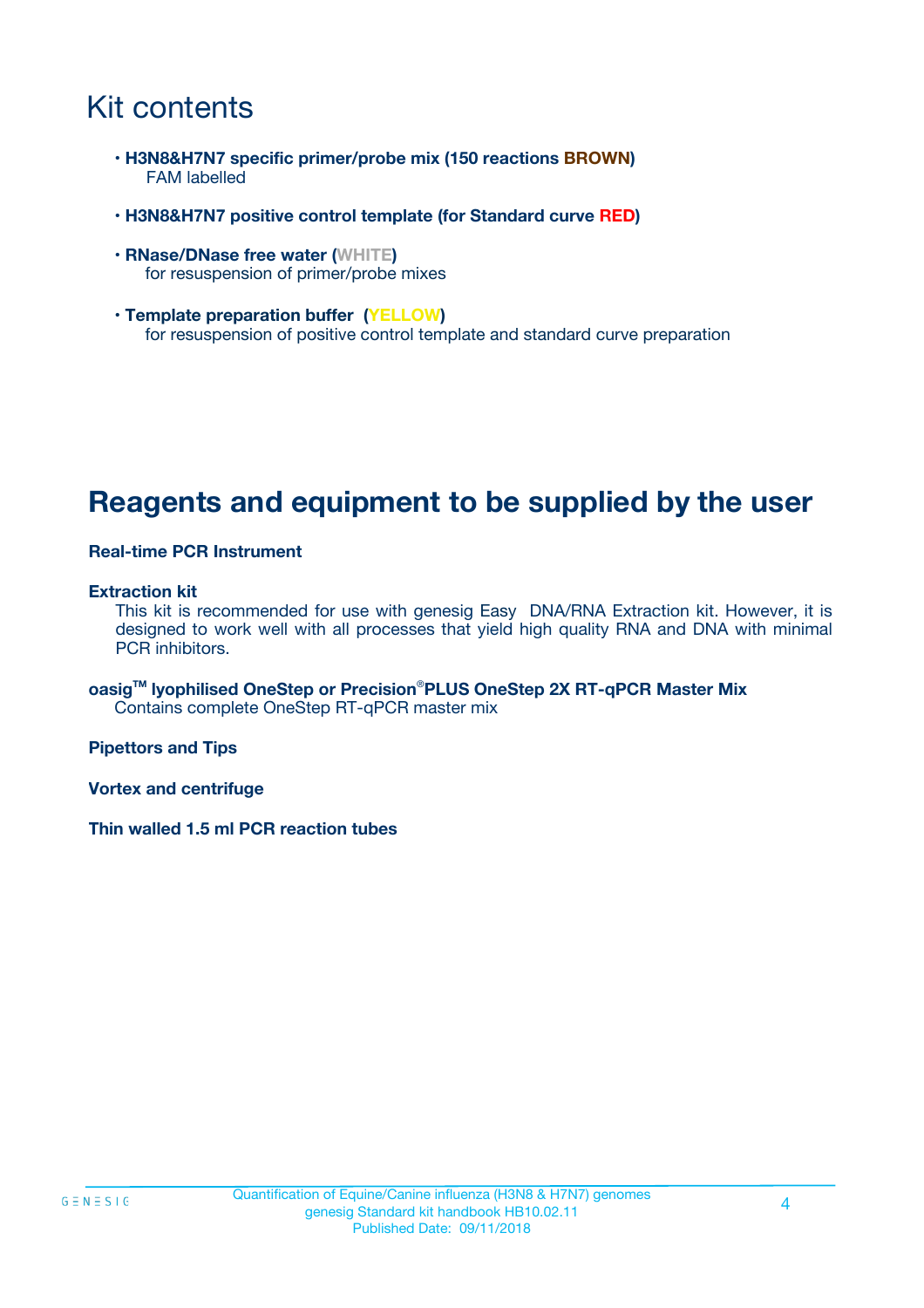### Kit storage and stability

This kit is stable at room temperature but should be stored at -20ºC on arrival. Once the lyophilised components have been resuspended they should not be exposed to temperatures above -20°C for longer than 30 minutes at a time and unnecessary repeated freeze/thawing should be avoided. The kit is stable for six months from the date of resuspension under these circumstances.

If a standard curve dilution series is prepared this can be stored frozen for an extended period. If you see any degradation in this serial dilution a fresh standard curve can be prepared from the positive control.

Primerdesign does not recommend using the kit after the expiry date stated on the pack.

### Suitable sample material

All kinds of sample material suited for PCR amplification can be used. Please ensure the samples are suitable in terms of purity, concentration, and RNA/DNA integrity. Always run at least one negative control with the samples. To prepare a negative-control, replace the template RNA sample with RNase/DNase free water.

### Dynamic range of test

Under optimal PCR conditions genesig H3N8&H7N7 detection kits have very high priming efficiencies of >95% and can detect less than 100 copies of target template.

### Notices and disclaimers

This product is developed, designed and sold for research purposes only. It is not intended for human diagnostic or drug purposes or to be administered to humans unless clearly expressed for that purpose by the Food and Drug Administration in the USA or the appropriate regulatory authorities in the country of use. During the warranty period Primerdesign genesig detection kits allow precise and reproducible data recovery combined with excellent sensitivity. For data obtained by violation to the general GLP guidelines and the manufacturer's recommendations the right to claim under guarantee is expired. PCR is a proprietary technology covered by several US and foreign patents. These patents are owned by Roche Molecular Systems Inc. and have been sub-licensed by PE Corporation in certain fields. Depending on your specific application you may need a license from Roche or PE to practice PCR. Additional information on purchasing licenses to practice the PCR process may be obtained by contacting the Director of Licensing at Roche Molecular Systems, 1145 Atlantic Avenue, Alameda, CA 94501 or Applied Biosystems business group of the Applera Corporation, 850 Lincoln Centre Drive, Foster City, CA 94404. In addition, the 5' nuclease assay and other homogeneous amplification methods used in connection with the PCR process may be covered by U.S. Patents 5,210,015 and 5,487,972, owned by Roche Molecular Systems, Inc, and by U.S. Patent 5,538,848, owned by The Perkin-Elmer Corporation.

### Trademarks

Primerdesign™ is a trademark of Primerdesign Ltd.

genesig $^\circledR$  is a registered trademark of Primerdesign Ltd.

The PCR process is covered by US Patents 4,683,195, and 4,683,202 and foreign equivalents owned by Hoffmann-La Roche AG. BI, ABI PRISM® GeneAmp® and MicroAmp® are registered trademarks of the Applera Genomics (Applied Biosystems Corporation). BIOMEK® is a registered trademark of Beckman Instruments, Inc.; iCycler™ is a registered trademark of Bio-Rad Laboratories, Rotor-Gene is a trademark of Corbett Research. LightCycler™ is a registered trademark of the Idaho Technology Inc. GeneAmp®, TaqMan® and AmpliTaqGold® are registered trademarks of Roche Molecular Systems, Inc., The purchase of the Primerdesign™ reagents cannot be construed as an authorization or implicit license to practice PCR under any patents held by Hoffmann-LaRoche Inc.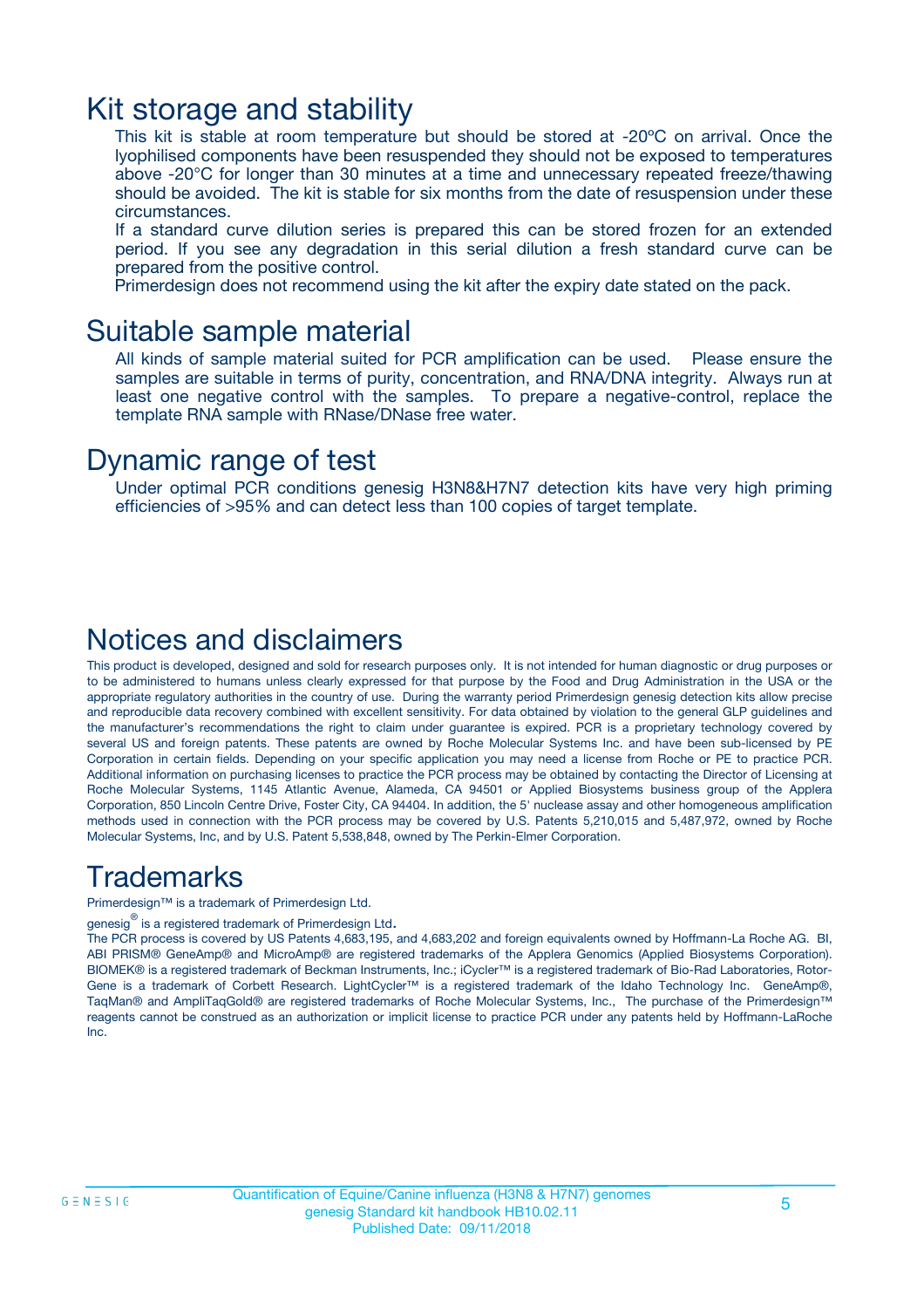# Principles of the test

#### **Real-time PCR**

A H3N8&H7N7 specific primer and probe mix is provided and this can be detected through the FAM channel.

The primer and probe mix provided exploits the so-called TaqMan® principle. During PCR amplification, forward and reverse primers hybridize to the H3N8&H7N7 cDNA. A fluorogenic probe is included in the same reaction mixture which consists of a DNA probe labeled with a 5`-dye and a 3`-quencher. During PCR amplification, the probe is cleaved and the reporter dye and quencher are separated. The resulting increase in fluorescence can be detected on a range of qPCR platforms.

#### **Positive control**

For copy number determination and as a positive control for the PCR set up, the kit contains a positive control template. This can be used to generate a standard curve of H3N8&H7N7 copy number / Cq value. Alternatively the positive control can be used at a single dilution where full quantitative analysis of the samples is not required. Each time the kit is used, at least one positive control reaction must be included in the run. A positive result indicates that the primers and probes for detecting the target H3N8&H7N7 gene worked properly in that particular experimental scenario. If a negative result is obtained the test results are invalid and must be repeated. Care should be taken to ensure that the positive control does not contaminate any other kit component which would lead to false-positive results. This can be achieved by handling this component in a Post PCR environment. Care should also be taken to avoid cross-contamination of other samples when adding the positive control to the run. This can be avoided by sealing all other samples and negative controls before pipetting the positive control into the positive control well.

#### **Negative control**

To validate any positive findings a negative control reaction should be included every time the kit is used. For this reaction the RNase/DNase free water should be used instead of template. A negative result indicates that the reagents have not become contaminated while setting up the run.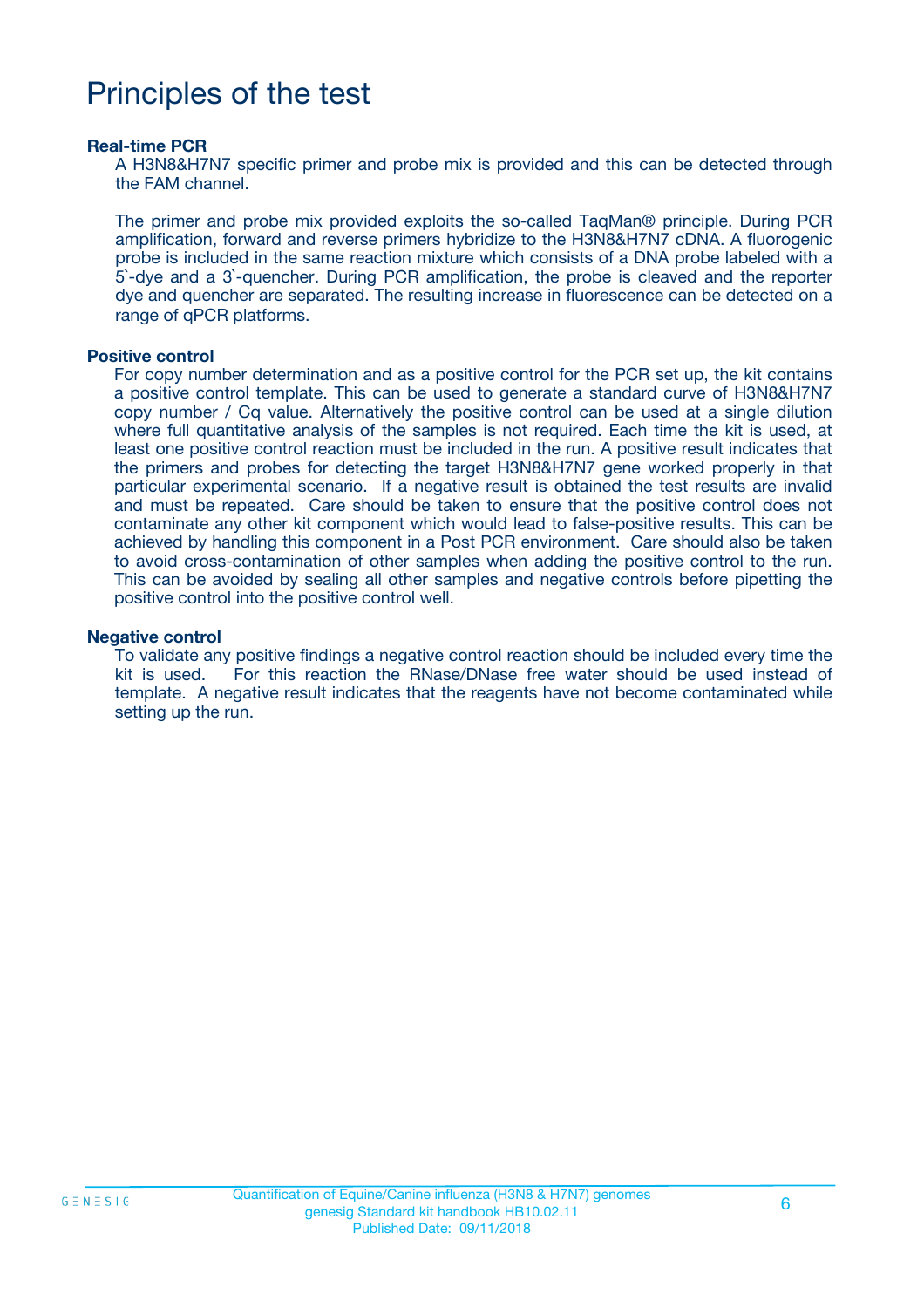### Resuspension protocol

To minimize the risk of contamination with foreign DNA, we recommend that all pipetting be performed in a PCR clean environment. Ideally this would be a designated PCR lab or PCR cabinet. Filter tips are recommended for all pipetting steps.

#### **1. Pulse-spin each tube in a centrifuge before opening.**

This will ensure lyophilised primer and probe mix is in the base of the tube and is not spilt upon opening the tube.

#### **2. Resuspend the kit components in the RNase/DNase free water supplied, according to the table below:**

To ensure complete resuspension, vortex each tube thoroughly.

| Component - resuspend in water     |        |  |
|------------------------------------|--------|--|
| <b>Pre-PCR pack</b>                |        |  |
| H3N8&H7N7 primer/probe mix (BROWN) | 165 ul |  |

#### **3. Resuspend the positive control template in the template preparation buffer supplied, according to the table below:**

To ensure complete resuspension, vortex the tube thoroughly.

| Component - resuspend in template preparation buffer   |         |  |
|--------------------------------------------------------|---------|--|
| <b>Post-PCR heat-sealed foil</b>                       |         |  |
| <b>H3N8&amp;H7N7 Positive Control Template (RED)</b> * | .500 ul |  |

\* This component contains high copy number template and is a VERY significant contamination risk. It must be opened and handled in a separate laboratory environment, away from the other components.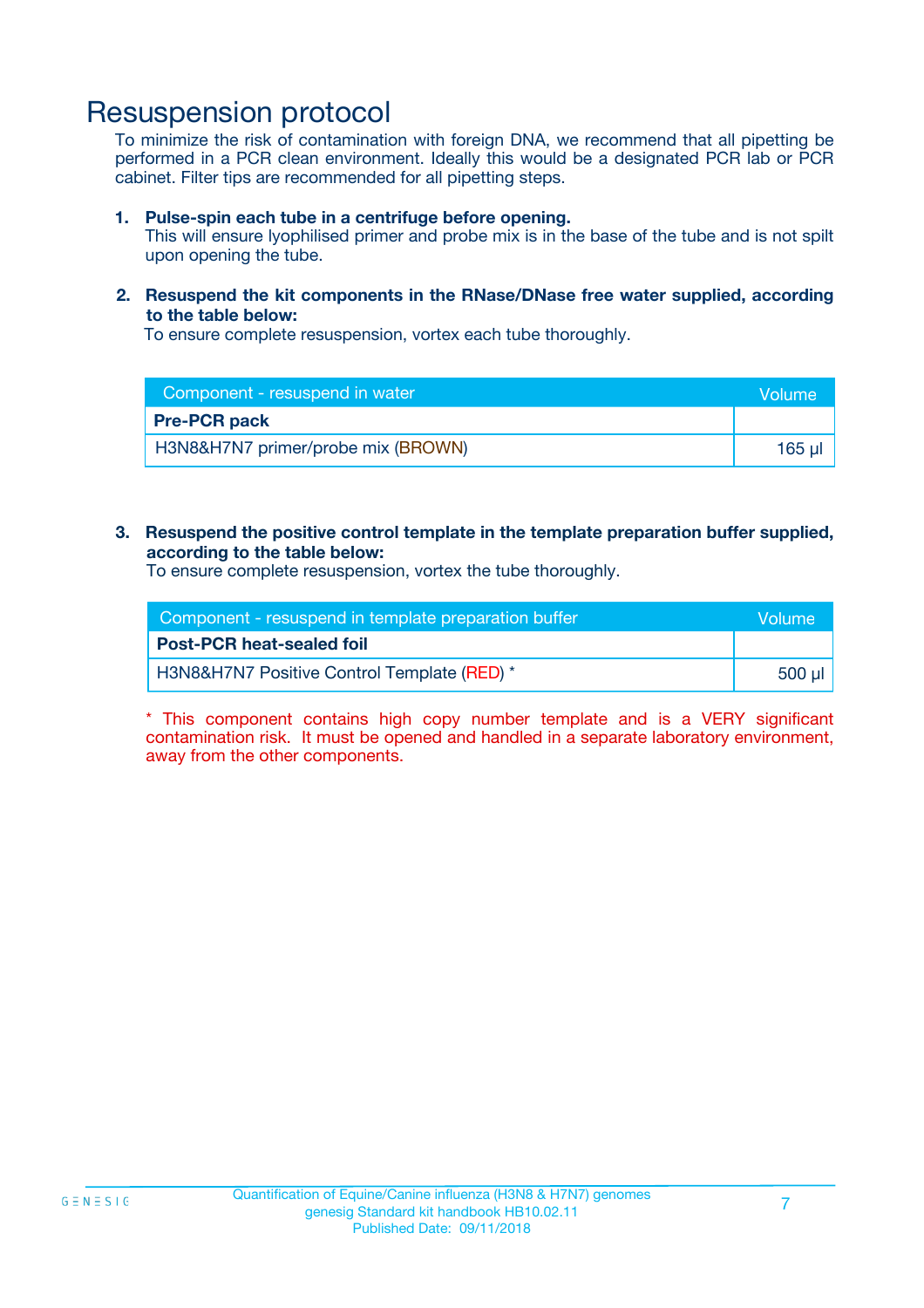## OneStep RT-qPCR detection protocol

A OneStep approach combining the reverse transcription and amplification in a single closed tube is the preferred method. If, however, a two step approach is required see page 10.

#### **For optimum performance and sensitivity.**

All pipetting steps and experimental plate set up should be performed on ice. After the plate is poured proceed immediately to the OneStep amplification protocol. Prolonged incubation of reaction mixes at room temperature can lead to PCR artifacts that reduce the sensitivity of detection.

**1. For each RNA sample prepare a reaction mix according to the table below:** Include sufficient reactions for positive and negative controls.

| Component                                                    | Volume   |
|--------------------------------------------------------------|----------|
| oasig OneStep or PrecisionPLUS OneStep 2X RT-qPCR Master Mix | $10 \mu$ |
| H3N8&H7N7 primer/probe mix (BROWN)                           | 1 µl     |
| <b>RNase/DNase free water (WHITE)</b>                        | $4 \mu$  |
| <b>Final Volume</b>                                          | $15$ µ   |

- **2. Pipette 15µl of this mix into each well according to your qPCR experimental plate set up.**
- **3. Pipette 5µl of RNA template into each well, according to your experimental plate set up.**

For negative control wells use 5µl of RNase/DNase free water. The final volume in each well is 20ul.

**4. If a standard curve is included for quantitative analysis prepare a reaction mix according to the table below:**

| Component                                                    | Volume   |
|--------------------------------------------------------------|----------|
| oasig OneStep or PrecisionPLUS OneStep 2X RT-qPCR Master Mix | $10 \mu$ |
| H3N8&H7N7 primer/probe mix (BROWN)                           | 1 µI     |
| <b>RNase/DNase free water (WHITE)</b>                        | 4 µl     |
| <b>Final Volume</b>                                          | 15 ul    |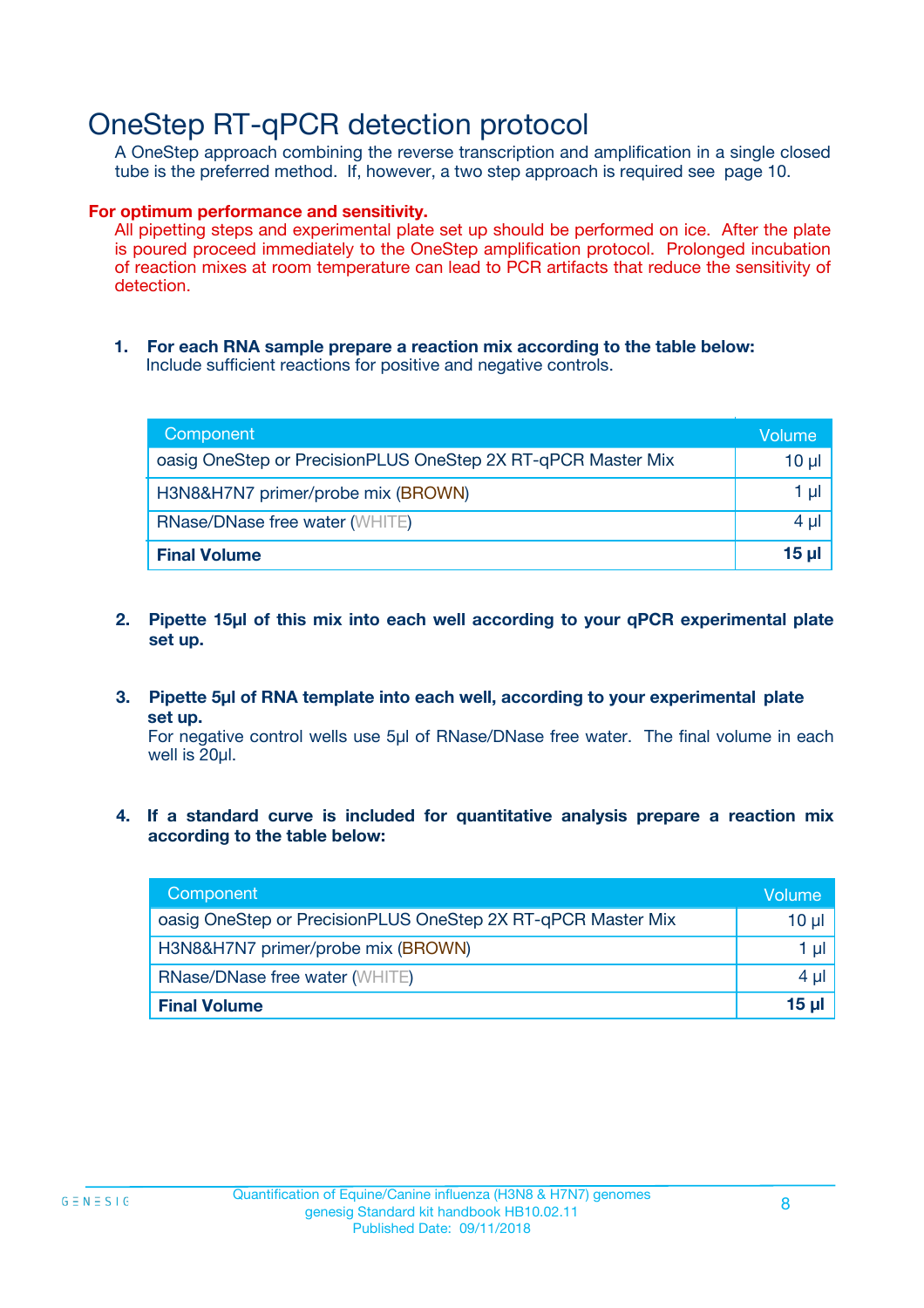#### **5. Preparation of standard curve dilution series**

- 1) Pipette 90µl of template preparation buffer into 5 tubes and label 2-6
- 2) Pipette 10µl of Positive Control Template (RED) into tube 2
- 3) Vortex thoroughly
- 4) Change pipette tip and pipette 10µl from tube 2 into tube 3
- 5) Vortex thoroughly

Repeat steps 4 and 5 to complete the dilution series

| <b>Standard Curve</b>         | <b>Copy Number</b>     |
|-------------------------------|------------------------|
| Tube 1 Positive control (RED) | $2 \times 10^5$ per µl |
| Tube 2                        | $2 \times 10^4$ per µl |
| Tube 3                        | $2 \times 10^3$ per µl |
| Tube 4                        | $2 \times 10^2$ per µl |
| Tube 5                        | 20 per $\mu$           |
| Tube 6                        | 2 per µl               |

**6. Pipette 5µl of standard template into each well for the standard curve according to your plate set up**

The final volume in each well is 20ul.

# OneStep RT-qPCR amplification protocol

Amplification conditions using oasig OneStep or PrecisionPLUS OneStep 2X RT-qPCR Master Mix.

|             | <b>Step</b>                  | <b>Time</b>      | <b>Temp</b>    |
|-------------|------------------------------|------------------|----------------|
|             | <b>Reverse Transcription</b> | $10 \text{ min}$ | 55 °C          |
|             | Enzyme activation            | 2 min            | $95^{\circ}$ C |
| Cycling x50 | Denaturation                 | 10 <sub>s</sub>  | $95^{\circ}$ C |
|             | <b>DATA COLLECTION *</b>     | 60 s             | $60^{\circ}$ C |

\* Fluorogenic data should be collected during this step through the FAM channel